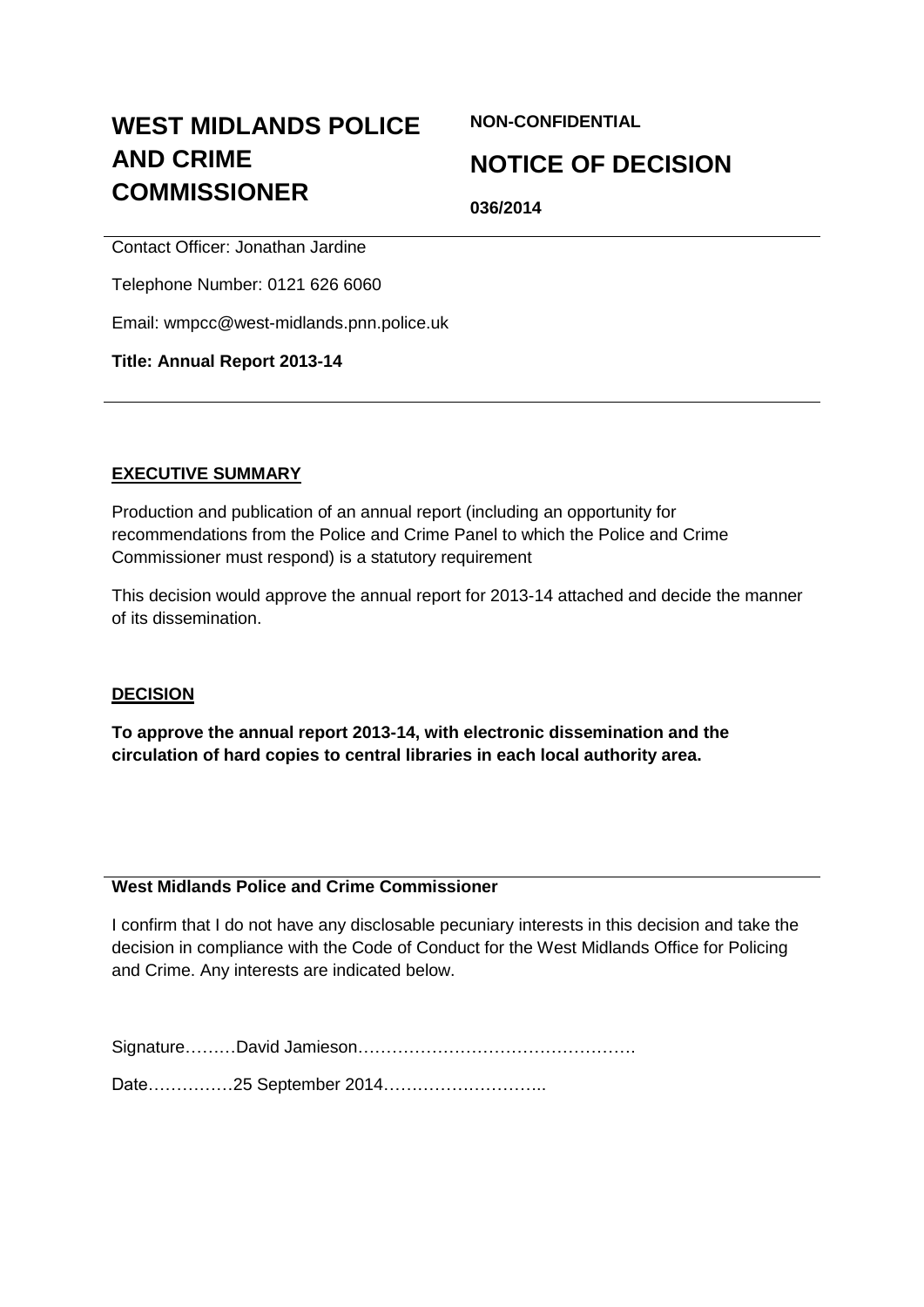### **NON - CONFIDENTIAL FACTS AND ADVICE TO THE POLICE AND CRIME COMMISSIONER**

### **INTRODUCTION AND BACKGROUND**

Production of an annual report is a statutory requirement. Part 1, Chapter 3, Section 12 of the Police Reform and Social Responsibility Act 2011 states,

"Each elected local policing body must produce a report (an "annual report") on  $-$  (a) the exercise of the body's functions in each financial year, and (b) the progress which has been made in the financial year in meeting the police and crime objectives in the body's police and crime plan"

This report concerns 2013-14, the last full financial year of the incumbency of Bob Jones, who passed away on 1 July 2014. It therefore reflects the work of Bob Jones as Police and Crime Commissioner, but includes a foreword by the current Commissioner.

As recommended during consideration of the 2012-13 Annual Report, it includes a summary of West Midlands Police operational activity.

It is also a statutory requirement that the report is shared with the West Midlands Police and Crime Panel:

"2) As soon as practicable after producing an annual report, the elected local policing body must send the report to the relevant police and crime panel.

(3)The elected local policing body must attend before the panel at the public meeting arranged by the panel...to— (a) present the report to the panel, and (b) answer the panel's questions on the report.

(4)The elected local policing body must— (a) give the panel a response to any report or recommendations on the annual report...and (b) publish any such response"

The Police and Crime Panel considered the annual report at its meeting on 8 September 2014 and produced a report with recommendations on 15 September 2014. This is at Annex A.

The Police and Crime Commissioner's response to the Police and Crime Panel's recommendations is at Annex B.

The Annual Report, incorporating revisions arising from the Police and Crime Panel's recommendations, is attached.

### *Dissemination*

It is a statutory requirement to publish the annual report, and it is for the Commissioner to "determine the manner" of publication. It is proposed that the annual report will be published on the Commissioner's website, and promoted via social media, media releases, and the West Midlands Police intranet. There will be direct electronic dissemination to West Midlands MPs and councillors. A limited print run will enable copies to be sent to central libraries across the West Midlands.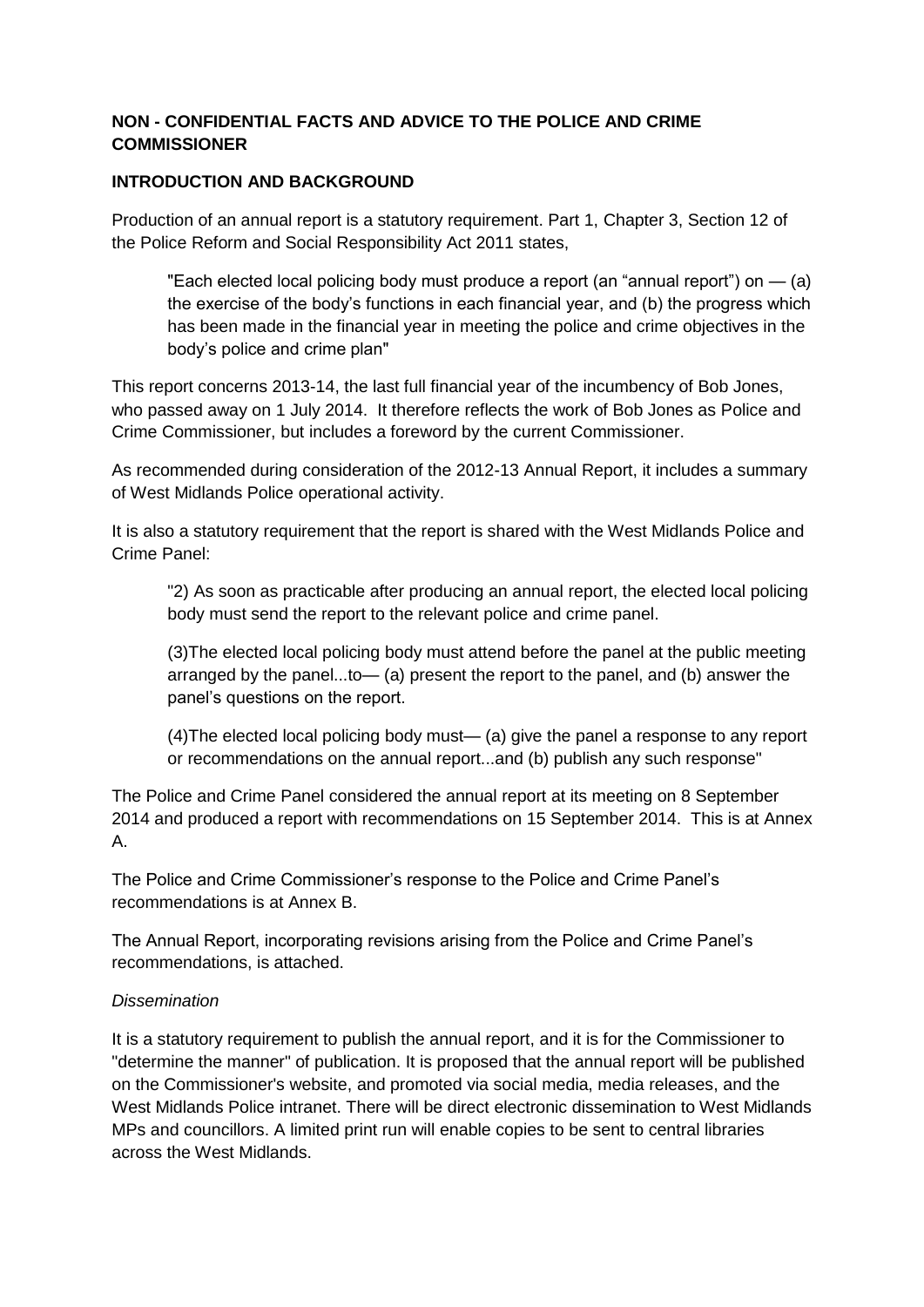### **FINANCIAL IMPLICATIONS**

The annual report was designed and produced by the West Midlands Office for Policing and Crime therefore no external costs have been incurred in its preparation. Electronic dissemination incurs no additional costs. The cost of a limited print run will be met from within existing budgets.

#### **LEGAL IMPLICATIONS**

A decision to approve and then publish the annual report ensures compliance with the requirements of Part 1, Chapter 3, Section 12 of the Police Reform and Social Responsibility Act 2011.

#### **EQUALITY IMPLICATIONS**

Copies of the annual report in large print, other languages and alternative formats will be provided on request and the electronic version on the Commissioner's website is accessible to the screen reader adapted for the site.

#### **Schedule of Background Papers**

None

#### **Public Access to Information**

Information contained in this decision is subject to the Freedom of Information Act 2000 and other legislation. This decision will be made available on the Commissioner's website.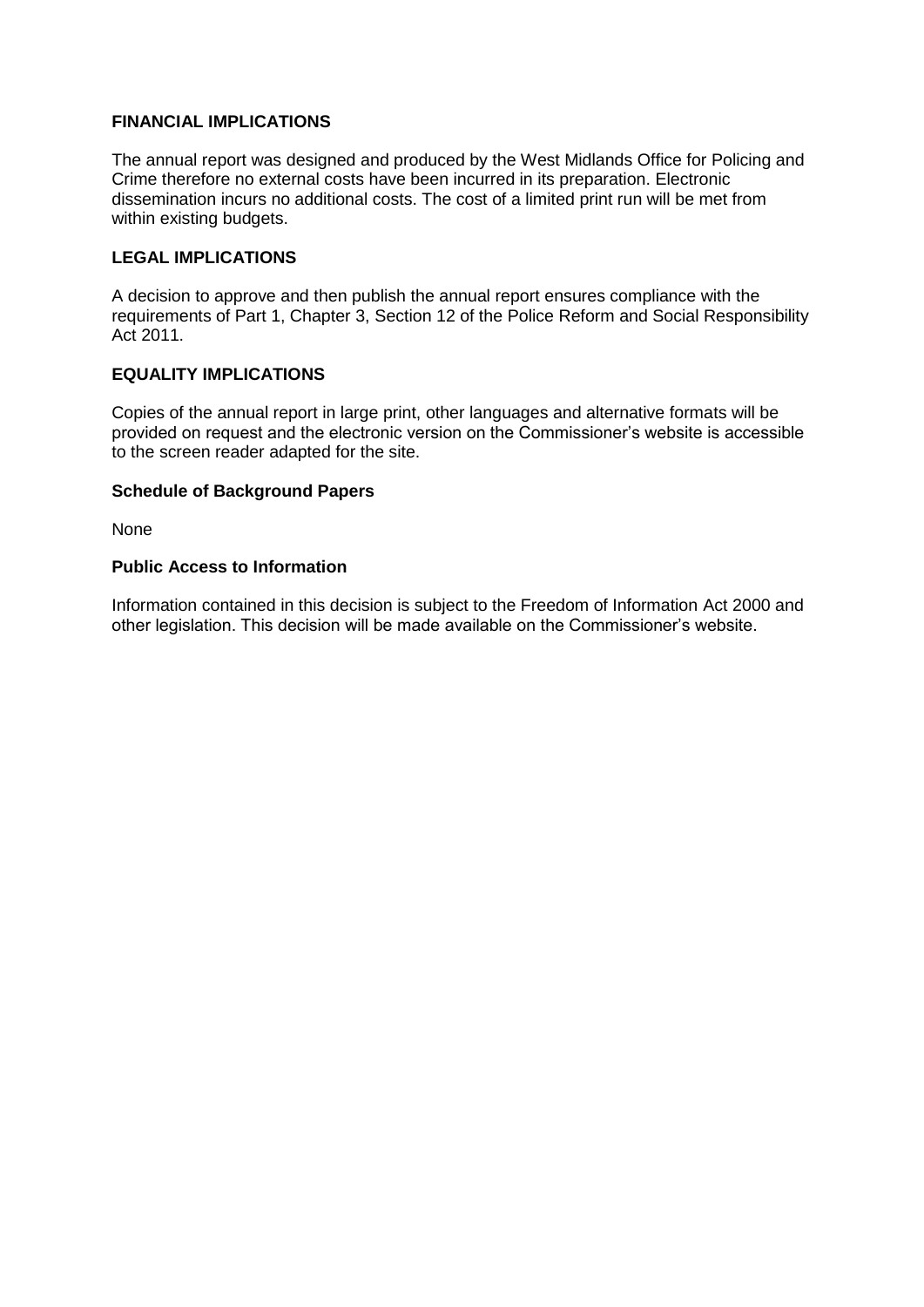#### **Annex A**

#### **Report of the West Midlands Police and Crime Panel**

# West Midlands<br>Police and Crime Panel

Report of: The West Midlands Police and Crime Panel Report to: The West Midlands Police and Crime Commissioner Date: 15th September 2014

#### West Midlands Police and Crime Commissioner Annual Report 2013-2014

#### 1. Introduction

In accordance with Section 28 of the Police Reform and Social Responsibility Act 2011 the Panel must review the Police and Crime Commissioner Annual Report and make a make a report or recommendations to the PCC.

On 8 September 2014 the West Midlands Police and Crime Panel considered the 2013-2014 Annual Report.

#### $2.$ **Members Present**

Councillors Sucha Bains, Darren Cooper, Sean Coughlan, Peter Douglas-Osborn, David Hosell, Ann Lucas, Elias Mattu, Jess Phillips, Joe Tildesley, Paul Tilsley and Dave Tyler.

Nick Drew and Lionel Walker - Independent co-opted members

#### 3. **Panel Comments**

Police and Crime Plan and Performance Milestones  $a)$ 

We acknowledge that this Annual Report covers the period office of PCC, Bob Jones and records his work and progress towards the Police and Crime Plan objectives before his sad death on 1 July 2014. We note your intention not to make any in-year changes to the Police and Crime Plan or the budget.

We look forward to receiving clarification on the performance indicators and target data relating to violence with injury.

#### $b)$ **Engagement, Summits and Correspondence**

We note your proposed changes to the style of engagement and the way you will deal with correspondence. We understand your intent is to reduce the number of summits in order to get better outcomes. We would support greater clarity about the outcomes of summits. We note that you will not be undertaking individual casework in order to focus on strategic issues and engagement with legitimate interest groups across the West Midlands.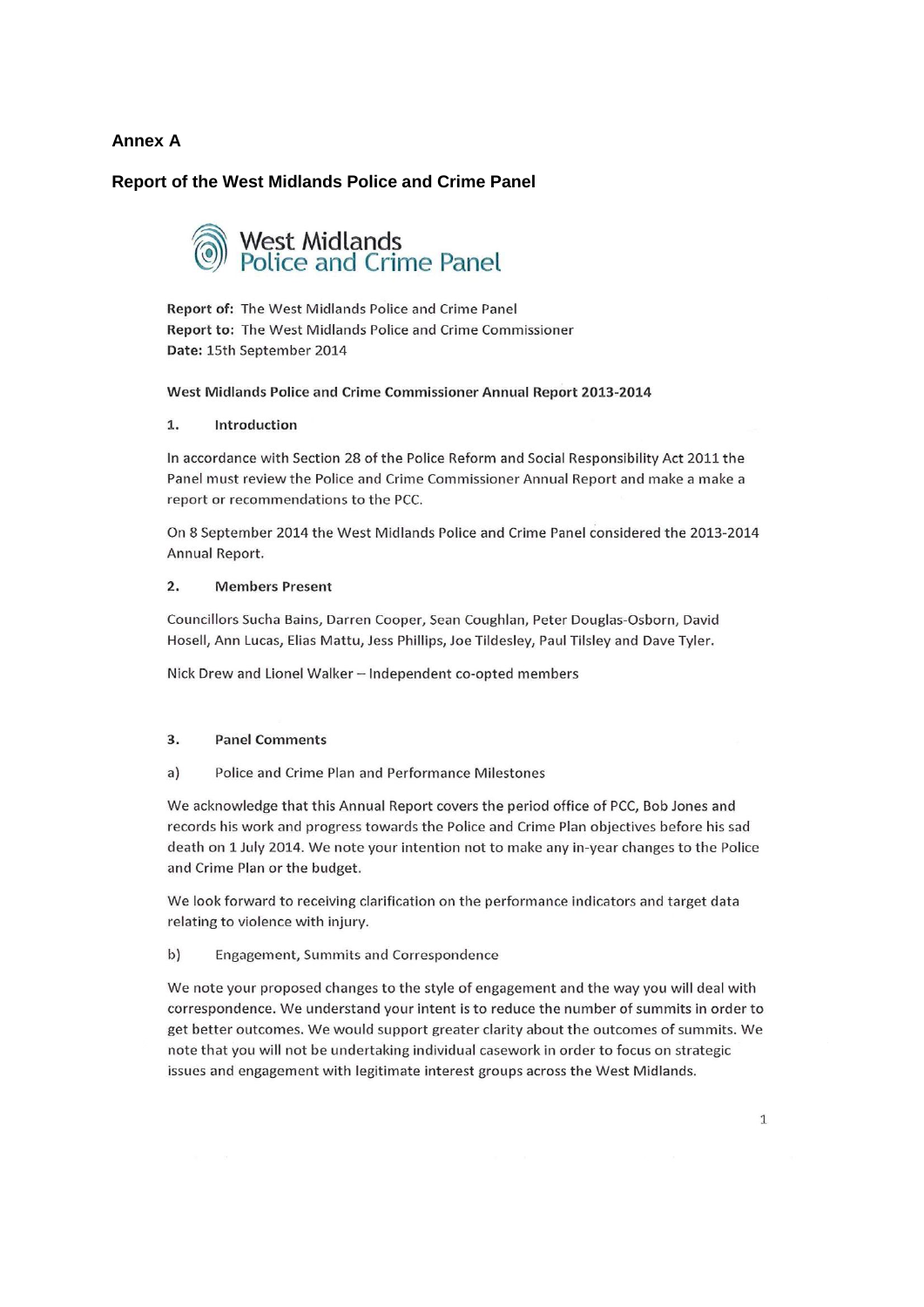#### $c)$ PCC Decision - Technology Innovation and Integration Partner

We note the progress made since the annual report was finalised on the Technology Innovation and Integration Partner and the appointment of Accenture. We note your assurances that this is not about privatisation but using technology to gain efficiencies. We further note the Chief Constable's assurance that the risks can be managed by the way in which the contract has been set up.

#### $d)$ The Year in Numbers

Thank you for agreeing to provide more information on the outcomes of the 61,000+ arrests made during the year.

#### $e)$ Neighbourhood Watch

Given the principle of policing by consent and the need for effective engagement, could you give some consideration as to how to strengthen the Neighbourhood Watch offer across the **West Midlands?** 

#### $f$ **Budget**

We note the budget pressures that you are under and are aware you may have to make difficult decisions in the coming term. We would welcome more in-depth discussion with vou before final decisions are taken.

#### $g)$ **Final comments**

No changes to this annual report are required. As you recall comment was made about the style of the report and we are happy to have a discussion with you about the style of future reports towards the end of the year.

The Panel hope that you consider this feedback helpful and recognise our intent to be supportive of your work. The Panel looks forward to your response to this report.

The Panel will publish this report on www.westmidlandspcp.co.uk

Darren C Cooper

**Councillor Darren Cooper** 

Chair West Midlands Police and Crime Panel